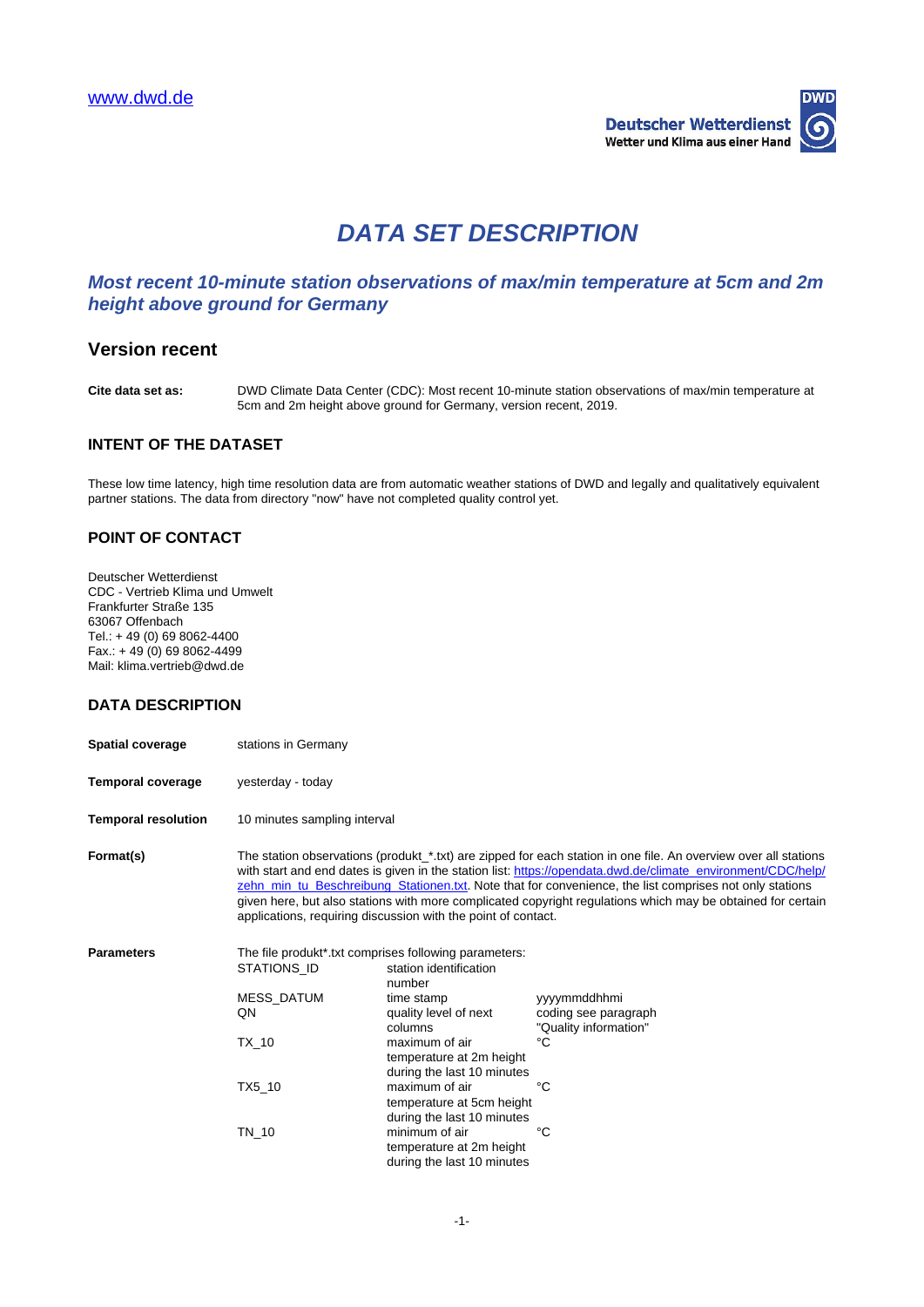

|                            | TN5 10                                                                                                                                                                                                                                                                                                                                                                                                                                                                                                                                                                                                                                                                                                                                                                                                                 | minimum of air<br>temperature at 5cm height<br>during the last 10 minutes                              | °C             |  |  |
|----------------------------|------------------------------------------------------------------------------------------------------------------------------------------------------------------------------------------------------------------------------------------------------------------------------------------------------------------------------------------------------------------------------------------------------------------------------------------------------------------------------------------------------------------------------------------------------------------------------------------------------------------------------------------------------------------------------------------------------------------------------------------------------------------------------------------------------------------------|--------------------------------------------------------------------------------------------------------|----------------|--|--|
|                            | eor                                                                                                                                                                                                                                                                                                                                                                                                                                                                                                                                                                                                                                                                                                                                                                                                                    | end of record                                                                                          | can be ignored |  |  |
|                            | end of the 10 minutes interval.                                                                                                                                                                                                                                                                                                                                                                                                                                                                                                                                                                                                                                                                                                                                                                                        | Missing values are marked as -999. The measurements relate to a time stamp (in UTC), which denotes the |                |  |  |
| Uncertainties              | The stations are selected and operated according to WMO guidelines.                                                                                                                                                                                                                                                                                                                                                                                                                                                                                                                                                                                                                                                                                                                                                    |                                                                                                        |                |  |  |
| <b>Quality information</b> | The quality level "Qualitätsniveau" (QN) given here applies for the following columns. QN and describes the<br>method of quality control applied to a complete set of parameters, reported at a common time. the individual<br>parameters of the set are connected with individual quality bytes in the DWD data base, which are not given<br>here. Values marked as wrong are not given here. Different quality control procedures (and at different<br>levels) have been applied to detect which values are identified as erroneous or suspicious. Over time, these<br>procedures have changed.<br>quality level (column header: QN)<br>1- only formal control during decoding and import<br>2- controlled with individually defined criteria<br>3- ROUTINE automatic control and correction with<br><b>QUALIMET</b> |                                                                                                        |                |  |  |

## **DATA ORIGIN**

These data are from the station networks of Deutschen Wetterdienst. For details the measurement procedures VuB 3 Beobachterhandbuch (DWD, 2014a), VuB 3 Technikerhandbuch (DWD, 2014b) and VuB 2 Wetterschlüsselhandbuch (DWD, 2013).

#### **VALIDATION AND UNCERTAINTY ESTIMATE**

The data in directory "now" have not completed quality control yet.

#### **CONSIDERATIONS FOR APPLICATIONS**

Data sets with quality level QN=1 may contain significant errors. Users have to decide whether for their particular application the more error prone 10-minute data should be used or rather the higher quality data (hourly or daily values). When investigating long term changes or trends, consider the station specific metadata provided in Metadaten Parameter\*, Metadaten Geraete\* and Metadaten\_Geographie\*, which are stored according to parameter in the subdirectories ../meta\_data/. When considering trends in temperature, note especially changes in station height (see ../meta\_data/).

#### **ADDITIONAL INFORMATION**

The data covering yesterday and 500 days back in time are stored in subdirectory /recent/ . Versioned data extending the data further into the past can be found in the subdirectory "historical/". For metadata see ../meta\_data/ . When using data from subdirectories "historical", "recent" and "now" together, the change in quality should be considered.

#### **REFERENCES**

Becker, R. and Behrens, K.: Quality assessment of heterogeneous surface radiation network data, Adv. Sci. Res., 8, 93-97, doi:10.5194/asr-8-93-2012, 2012.

Behrendt, J., et al.: Beschreibung der Datenbasis des NKDZ. Version 3.5, Offenbach, 15.02.2011.

DWD Vorschriften und Betriebsunterlagen Nr. 3 (VuB 3), Beobachterhandbuch (BHB) für Wettermeldestellen des synoptischklimatologischen Mess- und Beobachtungsnetzes, März 2014a .

DWD Vorschriften und Betriebsunterlagen Nr. 3 (VuB 3), Technikerhandbuch (THB) für Wettermeldestellen des synoptischklimatologischen Mess- und Beobachtungsnetzes, März 2014b.